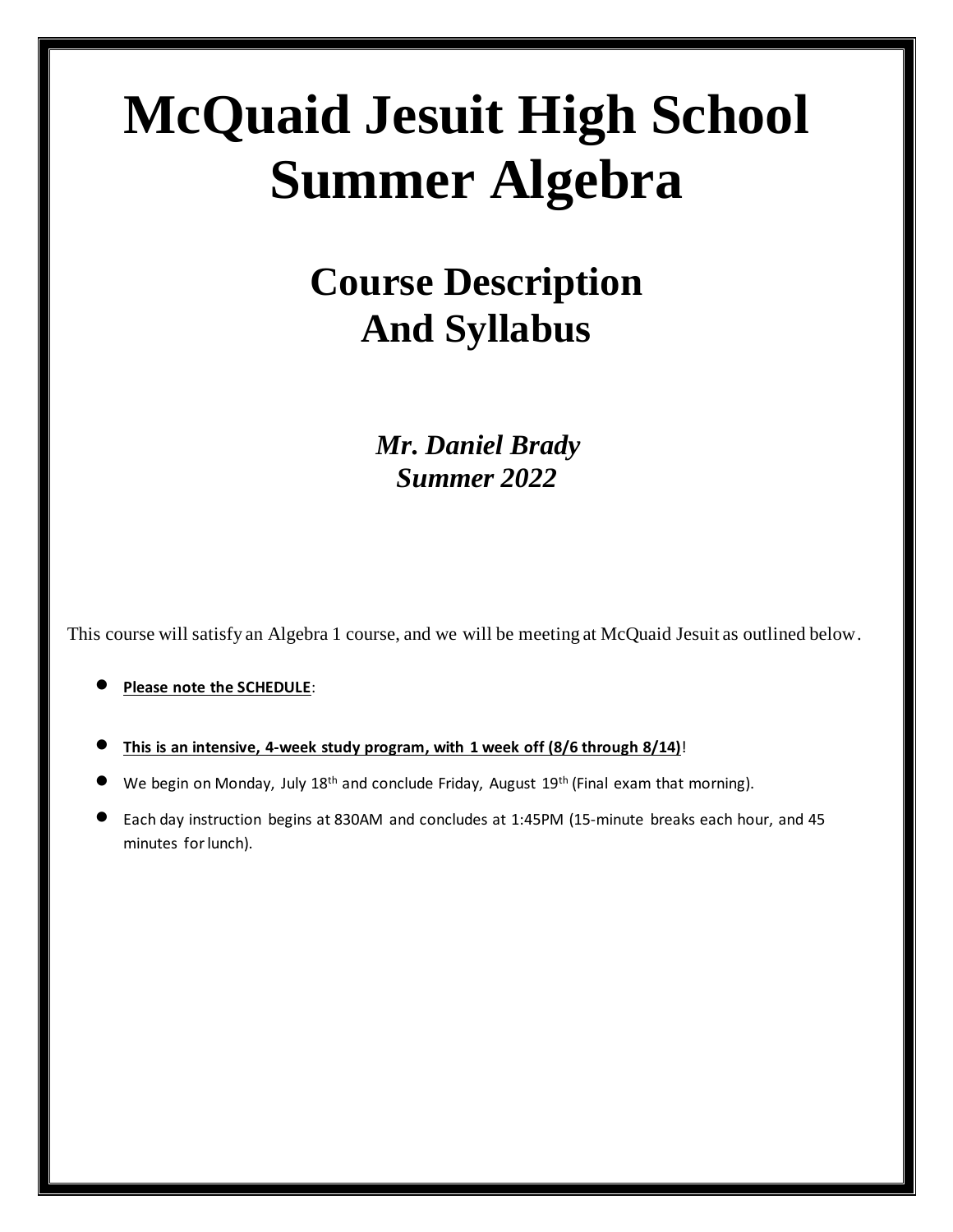# **SUMMER ALGEBRA**

#### **Course Description**

Summer Algebra begins a three- to four-year sequential study of college preparatory mathematics. Students will develop the ability to solve a variety of problems logically and critically. Some of the topics that will be addressed include but are not limited to: introduction to algebra; working with real numbers and polynomials including factoring; solving equations and word problems; applications of fractions; introduction to functions; systems of linear equations; inequalities; rational and irrational numbers; quadratic functions; and graphing. (1 High School credit).

#### **Notes/ Worksheets / Textbook**

Students will need a notebook. They will also need a folder to keep various worksheets in. The folder and notebook can be separate or part of a combination folder with "side pockets"!

We will use the textbook quite often; both in class and for homework. My syllabus has M A N Y pages and problems listed. We will NOT be doing all of them! Nor will all of them be "required"! What they do represent is a roadmap and a guide to allow the student to reinforce material on his own, beyond that which we will do "in class".

The back of the textbook we will be using ALSO has an excellent resource (beginning on page 639) of additional problems, organized by Chapter. They are listed as "Extra Practice: Skills".

#### • **Textbooks will be provided**

#### **Grading:**

**Three Exams:** 40 % **Dates**: July 25th (Chapters 1 through 5), July 29th (through 9) & August 16th (through 12).

We will dedicate the entire morning to practice before taking these EXAMS.

**QUIZZES**: 30% Given in the Morning each day initially; may change to every other day.

**FINAL EXAM:** 20 % August 19th (Friday)

**Homework / CP&C:** 10 % (Class Participation & Character)

#### **Attendance**

*Attendance is vital to success in this class.*

We will be meeting for 19 days, with 4 hours of instruction each day (followed by a Final Exam on day 20). Missing one day is missing over 5% of the instruction. Please ensure that you will be able to attend each day.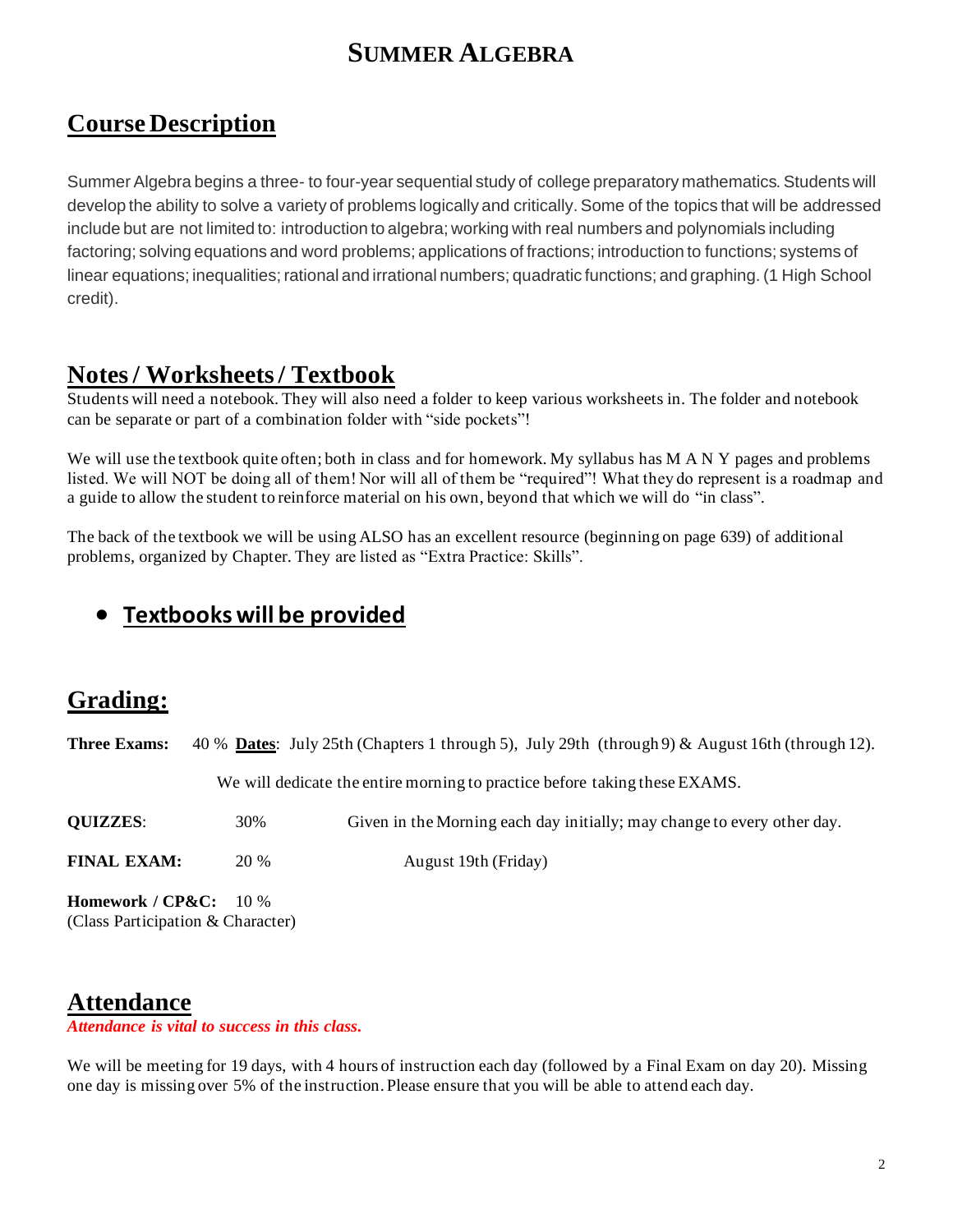# **Academic Integrity**

I expect all students to be familiar with and abide by the Academic Honesty Code. Cheating will negatively affect your grade, and action will be taken as necessary according to McQuaid Jesuit procedures. In the on-line environment, the concept of SHOWING your work becomes magnified!

## **Location/dates and times Logistics**

| 5 days  | July $18th - 22nd$                           | $830AM - Noon$ | $& 12:30 - 1:30$ PM | 20 hours                   |
|---------|----------------------------------------------|----------------|---------------------|----------------------------|
| 5 days  | July $25th - 29th$                           | $830AM - Noon$ | & $12:30 - 1:30$ PM | 20 hours                   |
| 5 days: | Aug $1st - 5th$                              | $830AM - Noon$ | & $12:30 - 1:30$ PM | 20 hours                   |
| 5 days: | August $15^{\text{th}} - 19^{\text{th} *}$   | $830AM - Noon$ | & $12:30 - 1:30$ PM | 18 hours                   |
|         |                                              |                |                     |                            |
|         | Final Exam: Friday, August 19th : 9AM - 11AM |                | Total hours:        | 78 hours before Final Exam |

# **Homework / Classwork**

• Please READ section above entitled "Notes / Worksheets / Textbook"

The Syllabus will list MANY homework assignments. These are meant to provide the student a GUIDE. That is, the student will know what material was covered and can use the textbook and the listed homework for catch-up on that material.

We will work on problems in class quite a bit. Much of the material below is for reinforcement purposes.

## **SUMMER ALGEBRA**

#### **Course information**

**Instructor:** Mr. Daniel Brady **E-mail:** dbrady@mcquaid.org

**Text:** *Algebra,* Structure and Method \* Book 1 McDougal Littell Inc.

(This is the only required text; and it will be provided).

• I will ALSO use, and provide to the students, supplementary material throughout the course.

Additional Materials required: Pencils, a Notebook, and a VERY BASIC Calculator (no graphing calculator allowed; the correct one does NOT need sin, cos, and tan, but you may find one with these on it and that is ok).

PLEASE NOTE: The HW listed is NOT intended to tell students to ALL of these problems. An approach of doing "EFO" (every fifth one) should work, unless a student needs more practice on a certain section.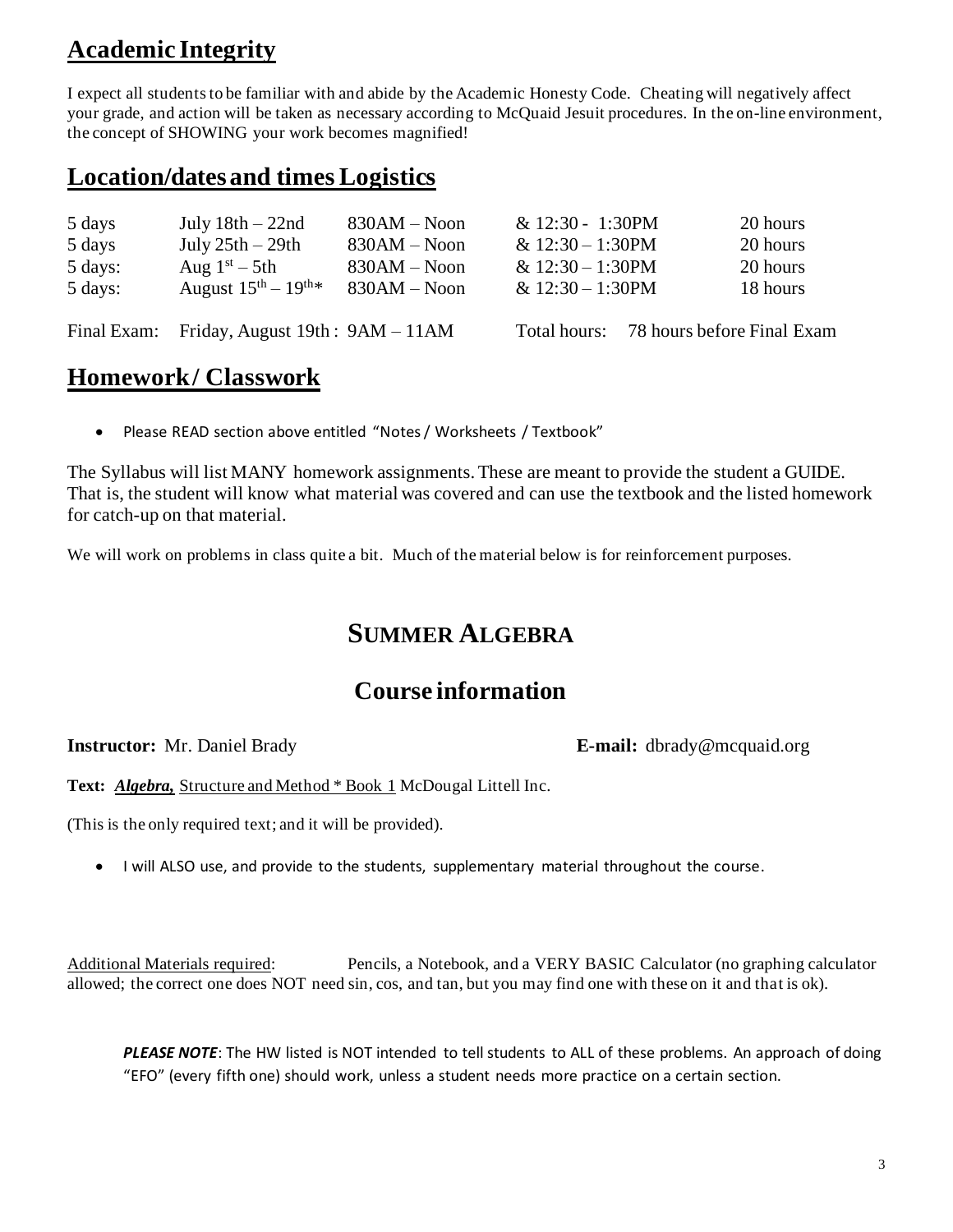#### **SCHEDULE OF CLASSES, TOPICS and Materials COVERED**

| Day    | <b>Topic</b>                       | HW                          |
|--------|------------------------------------|-----------------------------|
| July   | <b>Review Syllabus</b>             | 1) Page 17 #1 thru 26       |
| 18     | CH. 1                              | 2) Page 20 #1 thru 22       |
| (M)    | <b>Material</b>                    | 3) Page 24 #1 thru 18       |
|        | "Introduction to Algebra"          | 4) Page 28 #1 thru 15       |
|        |                                    | 5) Page 33 #1 thru 14       |
|        |                                    | 6) Page 38 #1 thru 38       |
|        |                                    | 7) Page 41 & 42 Reviews     |
| July   | Finish Chapter 1                   | 1) Page 47 #1 thru 28       |
| 19     | <b>Begin Chapter 2 Material</b>    | 2) Page 52 #1 thru 38       |
| (T)    | "REAL Numbers"                     | 3) Page 56 #7 thru 43       |
|        |                                    | 4) Page 61 #1 thru 60       |
|        |                                    | 5) Page 68 #49 thru 71      |
|        |                                    | 6) Page 72 #1 thru 56       |
|        |                                    | 7) Page 77 #1 thru 16       |
|        |                                    | 8) Page 81 #1 thru 34       |
|        |                                    | 9) Page 85 #1 thru 33       |
|        |                                    | Page 89 & 90 & 91           |
|        |                                    | <b>Reviews</b>              |
| July   | Review 1, 2 and begin              | 1) Page 97 #1 thru 50       |
| 20     | <b>Chapter 3 Material</b>          | 2) Page 104 #1 thru 44      |
| (W)    | "Solving Equations AND             | 3) Page 109 #1 thru 55      |
|        | Problems"                          | 4) Page 113 #1 thru 33      |
|        |                                    | 5) Page 118 #1 thru 48      |
|        | Introduction to                    | AND 6) #'s 1 thru 18        |
|        | "Solving Variable Equations"       | (Problems)                  |
|        |                                    | 7) Page 122 #'s 1 thru 19   |
|        | <b>Review Chapters 1 through 3</b> | 8) Page 127 #'s 1 thru 16   |
|        |                                    | Page 135 thru 139           |
|        |                                    | <b>Reviews</b>              |
| July   | <b>Begin Chapter 4</b>             | 1) Page 144 #'s 24 thru 39  |
| 21     | "Polynomials"                      | 2) Page 148 #'s 1 thru 56   |
| (Th)   | through 4.6                        | 3) Page 150 #'s 5 thru 14   |
|        |                                    | 4) Page 153 #'s 1 thru 34   |
|        |                                    | 5) Page 157 #'s 5 thru 38   |
|        |                                    | 6) Page 159 #'s 1thru 20    |
|        |                                    | 7) Page 159 #'s $27 - 34$   |
|        |                                    | 8) Page 163 #'s 9 thru 26   |
|        |                                    | 9) Page $163$ #'s $29 - 42$ |
|        |                                    | Page 164: Self-Test 2       |
|        |                                    | Review                      |
|        |                                    | Above +                     |
| July   |                                    | 1) Page 166 #'s 1 thru 29   |
| 22 (F) | Finish Chapter 4 / Word            | 2) WORD Problem             |
|        | <b>Problems / Review Chapters</b>  | handouts +                  |
|        | 1 through 4                        |                             |
|        |                                    | 1) Page 187 #'s 21 thru 46  |
|        | <b>Chapter 5</b>                   | 2) Page 192 #'s 1 thru 38   |
|        | "Factoring"                        | 3) Page 196 #'s 1 thru 50   |
|        |                                    | 4) Page 201 #'s 1 thru 21   |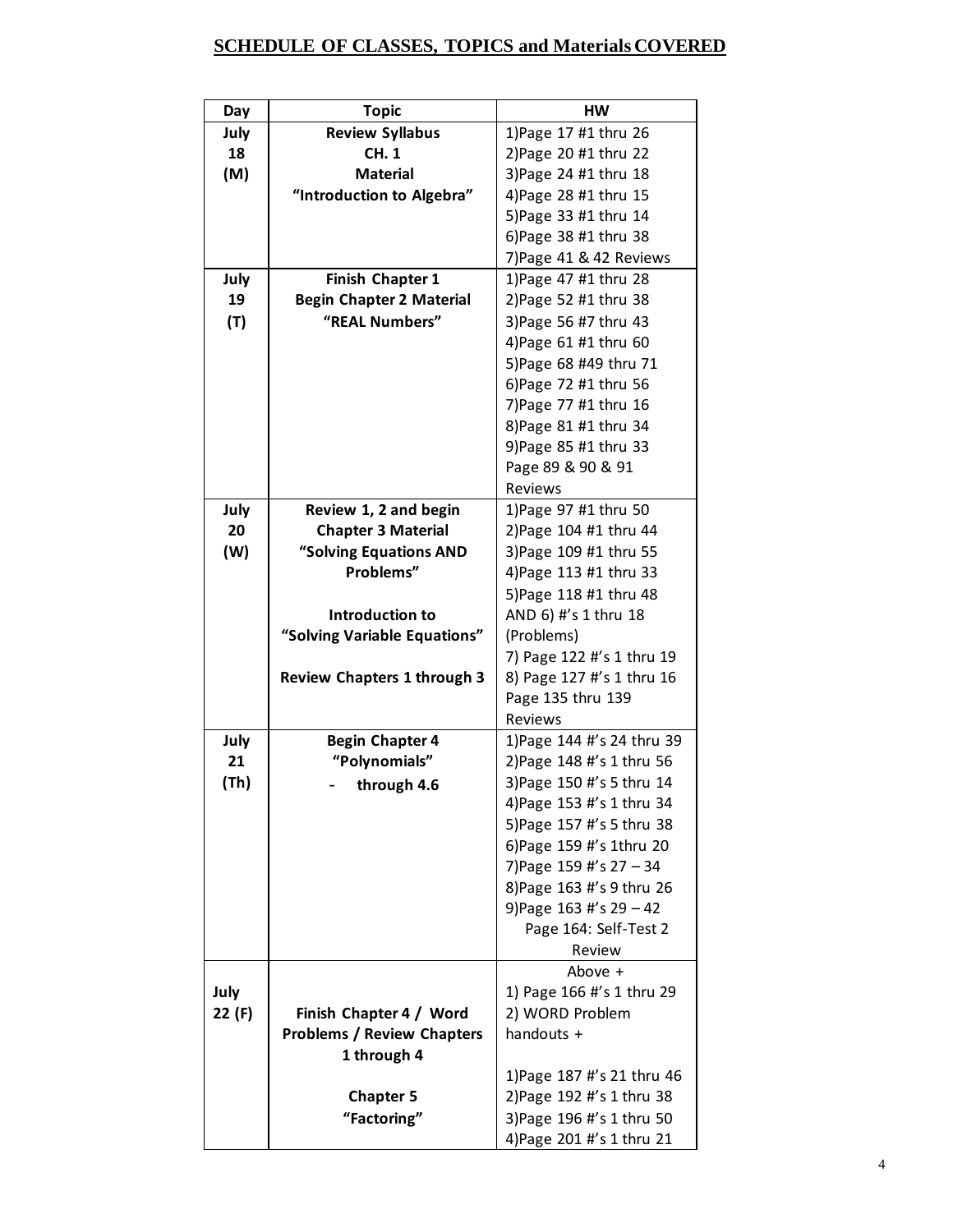|                  |                             | 5) Page 206 #'s 1 thru 52<br>6) Page 210 #'s 1 thru 42<br>7) Page 215 #'s 1 thru 30<br>8) Page 218 #'s 1 thru 28<br>9) Page 222 #'s 1 thru 36<br>10) Page 225 #'s 1 thru 20<br>11) Page 228 #'s 1 thru 20<br>12) Page 232 #'s 1 thru 42<br>13) Page 235 #'s 1 thru 16<br>14) Page 240 thru 245<br><b>Reviews</b> |
|------------------|-----------------------------|------------------------------------------------------------------------------------------------------------------------------------------------------------------------------------------------------------------------------------------------------------------------------------------------------------------|
| July             | Exam 1:                     | 1) Page 248 #'s 1 thru 38                                                                                                                                                                                                                                                                                        |
| 25 <sup>th</sup> | <b>Chapters 1 through 5</b> | 2) Page 253 #'s 1 thru 44                                                                                                                                                                                                                                                                                        |
| (M)              |                             | 3) Page 256 #'s 1 thru 42                                                                                                                                                                                                                                                                                        |
|                  | <b>Begin Chapter 6</b>      | 4) Page 261 #'s 1 thru 44                                                                                                                                                                                                                                                                                        |
|                  |                             | 5) Page 267 #'s 1 thru 30                                                                                                                                                                                                                                                                                        |
|                  |                             | 6) Page 271 #'s 1 thru 38<br>7) Page 276 #'s 1 thru 30                                                                                                                                                                                                                                                           |
|                  |                             | PAGE 280 - 284 Reviews                                                                                                                                                                                                                                                                                           |
|                  |                             |                                                                                                                                                                                                                                                                                                                  |
| July             | <b>More Chapter 6</b>       | 1) Page 289 #'s 1 thru 26                                                                                                                                                                                                                                                                                        |
| 26 <sup>th</sup> | <b>Begin Chapter 7</b>      | 2) Page 295 #'s 1 thru 36                                                                                                                                                                                                                                                                                        |
| (T)              |                             | 3) Page 299 #'s 1 thru 18                                                                                                                                                                                                                                                                                        |
|                  |                             | 4) Page 305 #'s 1 thru 32                                                                                                                                                                                                                                                                                        |
|                  |                             | 5) Page 312 #'s 1 thru 32                                                                                                                                                                                                                                                                                        |
|                  |                             | 6) Page 322 ORAL #'s 1-8                                                                                                                                                                                                                                                                                         |
|                  |                             | 7) Page 333 #'s 1 thru 28                                                                                                                                                                                                                                                                                        |
|                  |                             | 8) Page 333 #'s 35 - 58                                                                                                                                                                                                                                                                                          |
|                  |                             | 9) Page 339 #'s 15-22 a)                                                                                                                                                                                                                                                                                         |
|                  |                             | PAGE 342 thru 347                                                                                                                                                                                                                                                                                                |
| July             | <b>Chapter 8</b>            | Reviews<br>1) Page 351 #'s 1 thru 12                                                                                                                                                                                                                                                                             |
| 27 <sup>th</sup> | "Introduction to Functions" | 2) Page 357 #'s 1 thru 36                                                                                                                                                                                                                                                                                        |
| (W)              |                             | 3) Page 363 #'s 1 thru 24                                                                                                                                                                                                                                                                                        |
|                  |                             | 4) Page 368 #'s 1 thru 38                                                                                                                                                                                                                                                                                        |
|                  |                             | 5) Page 372 #'s 1 thru 36                                                                                                                                                                                                                                                                                        |
|                  |                             | 6) Page 380 #'s 1 thru 44                                                                                                                                                                                                                                                                                        |
|                  |                             | 7) Page 386 #'s 1 thru 30                                                                                                                                                                                                                                                                                        |
|                  |                             | Page 405 - 409 Reviews                                                                                                                                                                                                                                                                                           |
| July             | <b>Chapter 9</b>            | 1) Page 415 #'s 1 thru 18                                                                                                                                                                                                                                                                                        |
| 28 <sup>th</sup> |                             | 2) Page 419 #'s 1 thru 24                                                                                                                                                                                                                                                                                        |
| (Th)             |                             | 3) Page 424 #'s 1 thru 10                                                                                                                                                                                                                                                                                        |
|                  |                             | 4) Page 427 #'s 1 thru 12                                                                                                                                                                                                                                                                                        |
|                  |                             | 5) Page 428 #'s 1 thru 8                                                                                                                                                                                                                                                                                         |
|                  |                             | 6) Page 432 #'s 1 thru 9                                                                                                                                                                                                                                                                                         |
|                  |                             | 7) Page 434 #'s 1 thru 28<br>8) Page 440 #'s 1 thru 16                                                                                                                                                                                                                                                           |
|                  |                             | PAGE 451-455 Reviews                                                                                                                                                                                                                                                                                             |
|                  |                             |                                                                                                                                                                                                                                                                                                                  |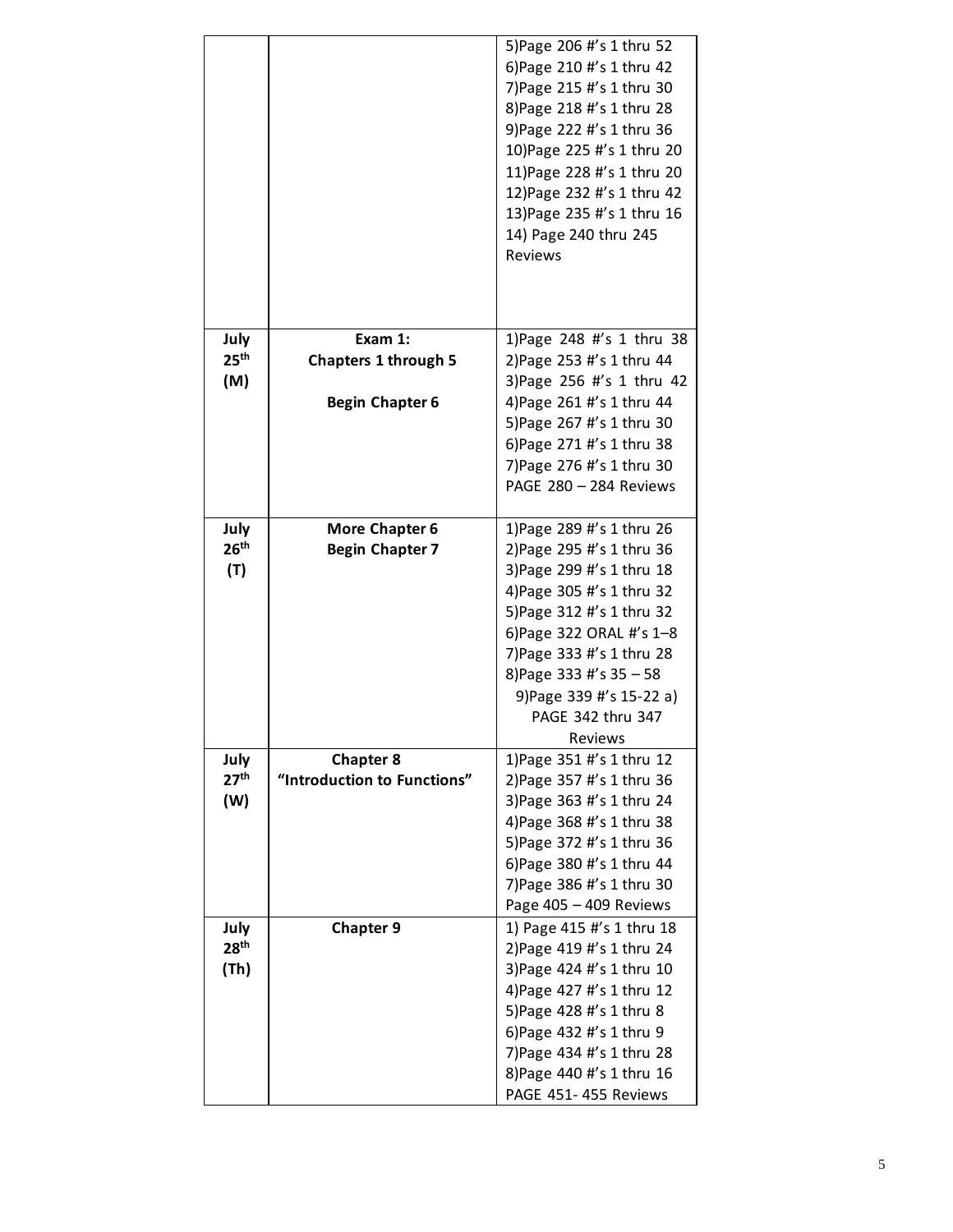| July             |                                      |                                                        |
|------------------|--------------------------------------|--------------------------------------------------------|
| 29 <sup>th</sup> | Exam 2                               |                                                        |
| (F)              | <b>Chapters 1 through 9</b>          |                                                        |
|                  | (Emphasis on 6 through 9)            | Above and below                                        |
|                  |                                      |                                                        |
|                  |                                      |                                                        |
|                  | <b>Begin CHAPTER 10</b>              |                                                        |
| 8/1              |                                      | 1) Page 459 #'s 1 thru 38                              |
| (M)              |                                      | 2) Page 466 #'s 1 thru 10                              |
|                  | <b>Finish Chapter 10</b>             | 3) Page 469: READ                                      |
|                  | "Inequalities"                       | Examples 1,2, and 3:                                   |
|                  | &                                    | 4) Page 473 #'s 1 thru 20                              |
|                  | <b>Absolute Value</b>                | 5) Page 480 #'s 5 thru 36                              |
|                  |                                      |                                                        |
|                  |                                      | 6) Page 485 #'s $13 - 39$                              |
|                  |                                      | 7) Page 496 #'s 1 thru 18                              |
|                  |                                      | PAGE 501 - 503 Reviews                                 |
| 8/2              | <b>Begin Chapter 11</b>              | 1) Page 519 #'s 1 thru 20                              |
| (T)              | "Rational & Irrational               | 2) Page 522 #'s 1 thru 38                              |
|                  | Numbers"                             | 3) Page 526 #'s 1 thru 50                              |
|                  |                                      | 4) Page 532 #'s 1 thru 20                              |
|                  | Through 11.4                         | 5) Page 536 #'s 1 thru 12                              |
|                  |                                      | 6) Page 538 #'s 1 thru 46                              |
|                  |                                      | 7) Page 541 #'s 1 thru 32                              |
|                  |                                      | 8) Page 545 #'s 1 thru 22                              |
|                  |                                      | 9) page 548 #'s 1 thru 44                              |
| 8/3              | More Chapter 11                      | See above                                              |
| (W)              |                                      |                                                        |
| 8/4              | More Chapter 11                      | See above                                              |
| (TH)             |                                      |                                                        |
| $8/5$ (F)        | <b>Begin Chapter 12</b>              | <b>Below</b>                                           |
|                  | "Quadratic Equations"                |                                                        |
| 8/15             | Finish Chapter 12                    | 1) Page 563 #'s 1 thru 4                               |
| (M)              | Prep for Exam 3                      | 2) Page 566 #'s 1 thru 27                              |
|                  |                                      | 3) Page 569 #'s 1 thru 28<br>4) Page 574 #'s 1 thru 18 |
|                  |                                      | 5) Page 580 #'s 1 thru 14                              |
| 8/16             |                                      |                                                        |
| (T)              | <b>Exam 3 &amp; Review for FINAL</b> | See above                                              |
|                  |                                      |                                                        |
| 8/17             | <b>Review for FINAL</b>              |                                                        |
| (W)              |                                      | Various / ALL                                          |
|                  |                                      |                                                        |
| 8/18             | <b>Review for FINAL</b>              |                                                        |
| (Th)             |                                      | Various / ALL                                          |
|                  |                                      |                                                        |
| 8/19             | <b>FINAL EXAM</b>                    |                                                        |
| (F)              |                                      | <b>Ends at NOON</b>                                    |
|                  |                                      |                                                        |
|                  |                                      |                                                        |
|                  |                                      |                                                        |
|                  |                                      |                                                        |
|                  |                                      |                                                        |